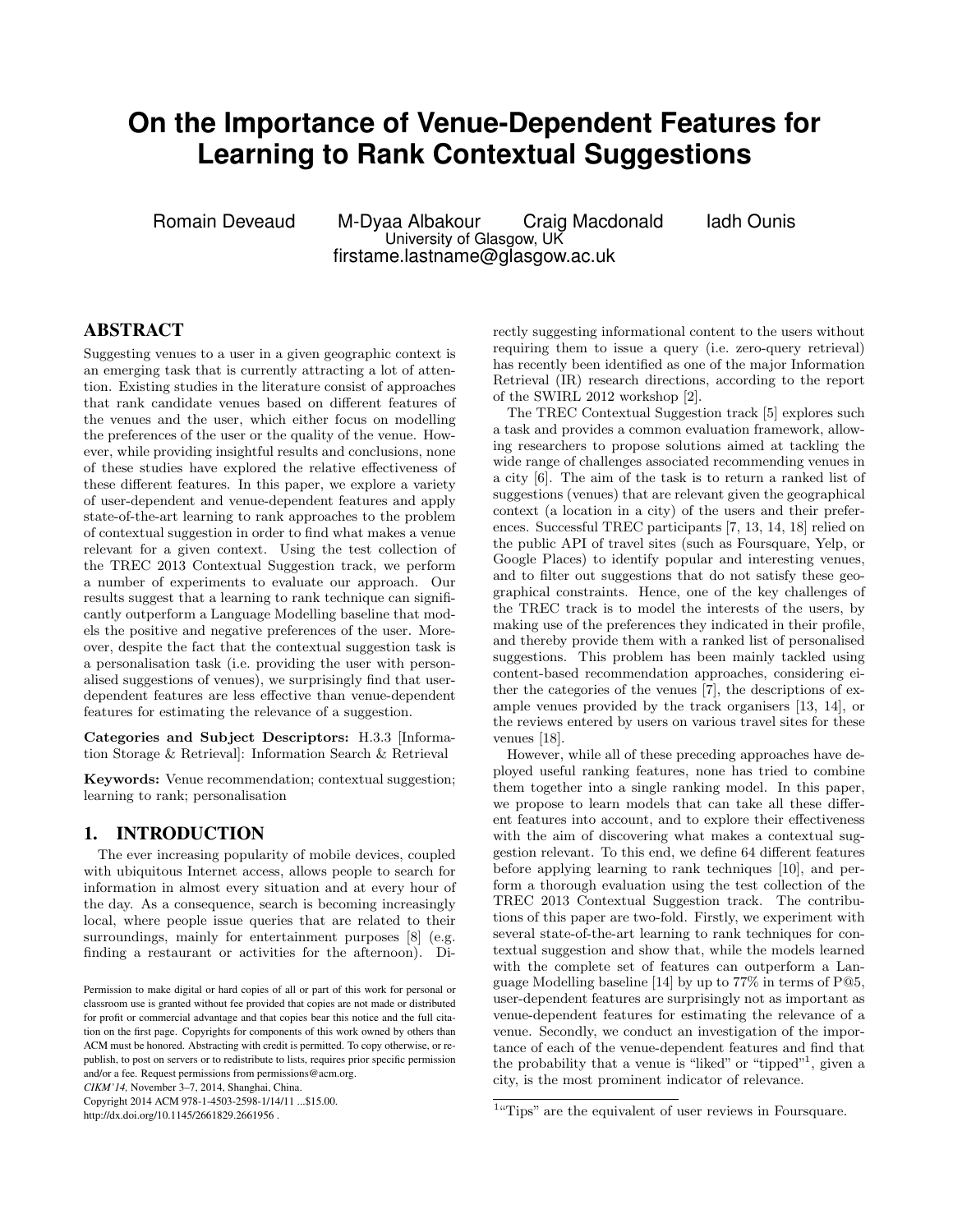## 2. LEARNING TO RANK CONTEXTUAL SUGGESTIONS

The goal of the following experiments is to learn robust and effective models for ranking contextual suggestions. The problem investigated by the TREC 2013 Contextual Suggestion track [5] is to return a list of ranked suggestions, given a context and the profile of a user. The context can be one of the 50 American cities considered in the 2013 dataset, and the user's profile is built by asking the user to provide their preferences, through 5-point numerical ratings (0 to 4), for 50 example venues in Philadelphia, PA. In the Contextual Suggestion track, suggestions are represented by the Web pages of venues that can be extracted from the open Web. To remove the confounding variable of geographically irrelevant venues, we filter out the suggestions that are not relevant to any of the contexts. Most of the TREC participants followed the same approach when they used the API of travel sites to filter geographically irrelevant venues [7, 14, 18]. Using the Terrier IR platform [12], we then build an index containing the Web pages of these venues. For each query (i.e. a pair of user  $\&$  context) from a total of 223 pairs in the dataset, we produce an initial sample of candidate Web pages that we will further re-rank through our learning to rank approach. This sample is composed of 216 venues on average and is generated using a Language Modelling (LM) baseline, which favours venues that are similar to the highly rated venues in the user's profile (rated with 3 or 4) and that are dissimilar to the poorly rated venues (rated with 0 or 1). We specifically use the technique detailed in [1], without the diversification step. This technique was found to be effective in previous work [14], and similar statistics were used in other successful approaches [18].

We adopt a learning to rank approach in this paper, hence we compute several features for each suggestion retrieved in the LM sample. Previous work has showed that the popularity of a venue  $[9]$  – represented by its all-time number of visitors, or check-ins – is a strong indicator of relevance, but such an attribute cannot be obtained directly from the venues' Web pages. However, travel sites or Location-Based Social Networks (LBSNs) such as Foursquare or Yelp allow to obtain such information about the venues. We automatically map Web pages to Foursquare venues by combining and intersecting the results of the Google and Foursquare search APIs when issuing a query formed by the title of the Web page (which always contains the name of the venue) and the name of its city. This method allows us to retrieve all the information and attributes provided by Foursquare, and to link them to the suggestion Web pages of our index. By performing a manual evaluation on a random subset of 100 suggestions, we observed that 87% of them were correctly mapped to their entry in Foursquare. However, we also noticed that only 57% of the relevant suggestions (according to the relevance judgments) have been associated with a Foursquare venue. Tackling this problem is out of the scope of this paper, but we plan to address it in future work by integrating several other LBSNs and Linked Open Data sources.

We then calculate a set of 64 features using the information obtained from Foursquare for the Web pages of the LM sample. These features can be divided into four different groups: 25 city-dependent (City), 20 category-dependent (Cat), 10 venue-dependent (Venue), and 9 user-dependent (User) features.

CITY: These features describe the context and they include the number of venues, and the total number of checkins, likes, tips, and photos in the city. We also consider the minimum, maximum, average, median, and standard deviation of these four last attributes across the venues of the city.

CAT: The category-dependent features consist of the counts of the 10 highest level Foursquare categories of the venue<sup>2</sup>, as well as the same counts using only the venues that the user labelled as relevant in her/his profile (rated with 3 or 4).

Venue: Venue-dependent features are mostly related to the popularity of the venue, including its number of checkins, likes, tips, and photos entered by Foursquare users. Since explore the importance of each of these features in our experiments, we provide further details and a complete description of the features in Table 1.

Table 1: Description of the venue-dependent Foursquare features (Venue) used in this work.

| Feature name     | Description                             |  |  |  |  |
|------------------|-----------------------------------------|--|--|--|--|
| NbCheckins       | Total number of check-ins in the venue. |  |  |  |  |
| <b>NbLikes</b>   | Total number of "likes" for the venue.  |  |  |  |  |
| <b>NbTips</b>    | Total number of "tips" for the venue.   |  |  |  |  |
| <b>N</b> bPhotos | Total number of photos that have been   |  |  |  |  |
|                  | taken in the venue.                     |  |  |  |  |
| Rating           | Average of all the ratings given by the |  |  |  |  |
|                  | users for the venue.                    |  |  |  |  |
| Checkin Ratio    | NbCheckins<br>NbCheckinsInCity          |  |  |  |  |
| LikeRatio        | <b>NbLikes</b><br>NbLikesInCity         |  |  |  |  |
| TipRatio         | <b>NbTips</b><br>NbTipsInCity           |  |  |  |  |
| PhotoRatio       | NbPhotos<br>NbPhotosInCity              |  |  |  |  |
| Distance         | Distance of the venue from the center   |  |  |  |  |
|                  | of the city.                            |  |  |  |  |

User: The selected user-dependent features reproduce approaches that several studies and TREC participants have proposed for personalising the suggestions. Firstly, we consider the matches between the categories of the venue and the categories of the user [7] by computing the cosine similarity between the two vectors of category counts computed for the CAT features. We also compute another cosine similarity which considers the categories of the venues that the user did not like. Secondly, we consider the text description of the example venues, as well as the "tip" reviews entered by the Foursquare users, to build two textual user profiles [14]: a positive one generated from the example venues that the user rated highly (either 3 or 4), and a negative one (constructed from the example venues rated by either 0 or 1). Both these profiles are represented as term vectors. Using these profiles, we compute the cosine similarity between the term vector of the venue (generated from its tip reviews) and the positive and negative user profiles respectively. Furthermore, we consider the polarity of the tip reviews to generate four more features. Using the SentiStrength [15] sentiment analysis tool, we classify all of the tip reviews of the venues into three different classes: positive, negative, and neutral. Following this, we construct another positive user profile using the positive reviews of the example venues they rated highly. Likewise, the other negative profile is constructed from the negative reviews of the example venues the user rated poorly. As a result, four features of cosine similarity are generated from the combinations of the user profiles

 $^2$ https://developer.foursquare.com/categorytree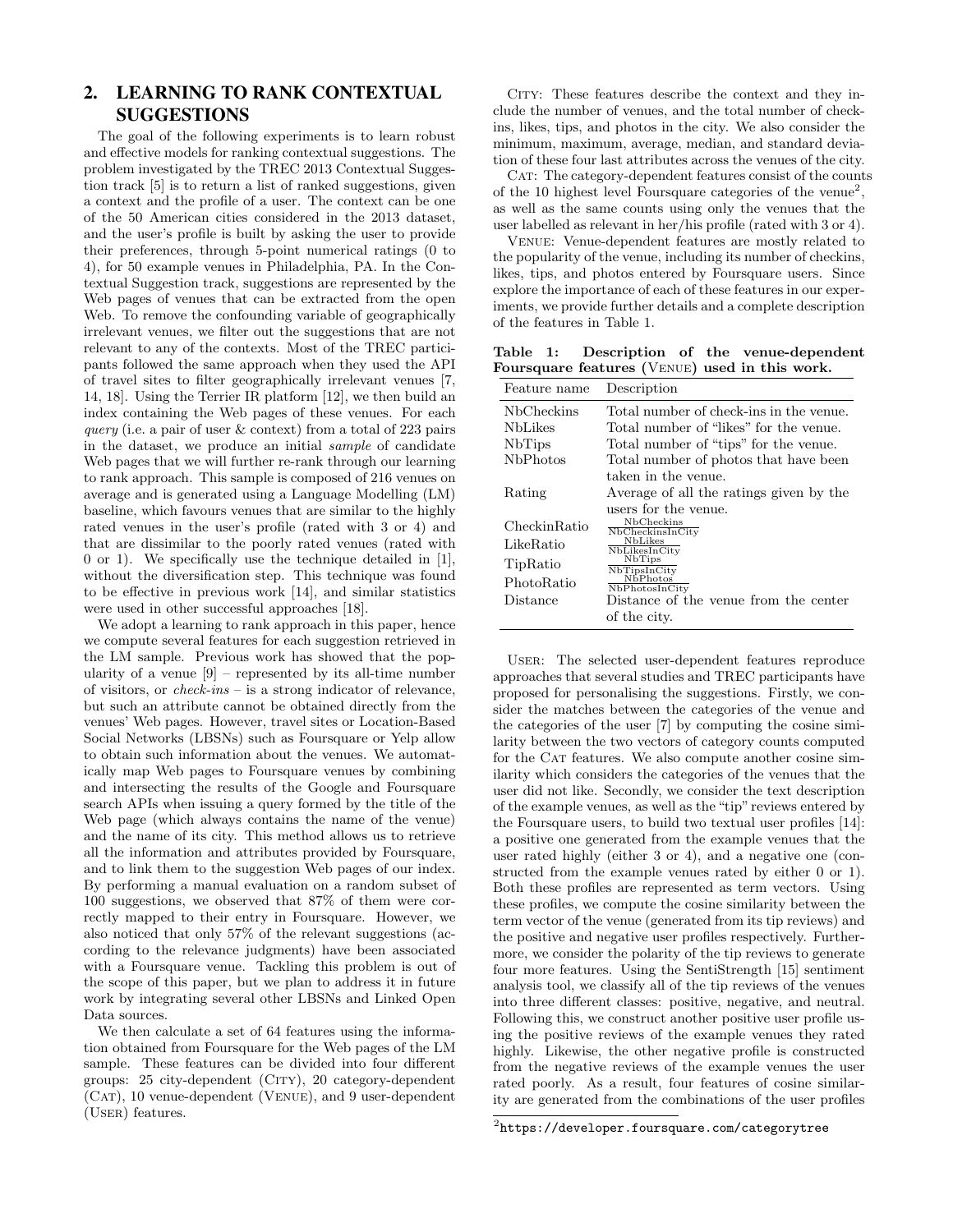Table 2: Contextual suggestion effectiveness results for the different learning to rank models, as well as for the ablated groups of features. All the models learned with the set of 64 features exhibit statistically significant improvements over the initial ranking (LM baseline) according to a paired t-test  $(p < 0.01)$ . Significant decreases induced by features ablations are indicated by  $\blacktriangledown$ , also according to a paired t-test  $(p < 0.01)$ .

|                                 | P@5                   |              | P@10   |              | MRR                   |              |
|---------------------------------|-----------------------|--------------|--------|--------------|-----------------------|--------------|
| Initial ranking $[1]$ (LM)      | 0.2099                |              | 0.1910 |              | 0.3660                |              |
| AFS $[11]$ (All)                | 0.3148                |              | 0.2874 |              | 0.5446                |              |
| $-$ CITY                        | 0.3058                | $(-2.85%)$   | 0.2848 | $(-0.94\%)$  | 0.5418                | $(-0.51\%)$  |
| $-$ CAT                         | 0.3058                | $(-2.85\%)$  | 0.2888 | $(+0.47\%)$  | 0.5346                | $(-1.83\%)$  |
| - USER                          | 0.3031                | $(-3.70\%)$  | 0.2794 | $(-2.81\%)$  | 0.5308                | $(-2.53\%)$  |
| - VENUE                         | 0.3058                | $(-2.85%)$   | 0.2744 | $(-4.52\%)$  | 0.5332                | $(-2.08\%)$  |
| Adarank [17] (All)              | 0.2735                |              | 0.2565 |              | 0.4794                |              |
| $-$ CITY                        | 0.2709                | $(-0.98\%)$  | 0.2623 | $(+2.27%)$   | 0.4857                | $(+1.31\%)$  |
| $ CAT$                          | 0.2610                | $(-4.59\%)$  | 0.2713 | $(+5.77%)$   | 0.4717                | $(-1.61\%)$  |
| - USER                          | 0.2556                | $(-6.56\%)$  | 0.2435 | $(-5.07\%)$  | 0.4450                | (-7.18 $\%)$ |
| - VENUE                         | 0.2458                | $(-10.13\%)$ | 0.2401 | $(-6.38\%)$  | 0.4423                | $(-7.74\%)$  |
| RankNet [3] (All)               | 0.2816                |              | 0.2610 |              | 0.4648                |              |
| $-$ CITY                        | 0.2726                | $(-3.18\%)$  | 0.2673 | $(+2.41\%)$  | 0.4665                | $(+0.37\%)$  |
| $-CAT$                          | $0.2547$ <sup>*</sup> | $(-9.55\%)$  | 0.2502 | $(-4.12\%)$  | 0.4623                | $(-0.52\%)$  |
| - USER                          | $0.2559$ <sup>V</sup> | $(-9.15\%)$  | 0.2484 | $(-4.81\%)$  | 0.4401                | $(-5.31\%)$  |
| - VENUE                         | $0.2574$ <sup>V</sup> | $(-8.60\%)$  | 0.2507 | $(-3.95\%)$  | 0.4487                | $(-3.45\%)$  |
| Lambda $\text{MART}$ [16] (All) | 0.3713                |              | 0.3211 |              | 0.6093                |              |
| $-$ CITY                        | 0.3668                | $(-1.21\%)$  | 0.3256 | $(+1.40\%)$  | 0.5874                | $(-3.59\%)$  |
| $-CAT$                          | 0.3570                | $-3.86\%$    | 0.3233 | $(+0.70\%)$  | 0.5918                | $(-2.87%)$   |
| - USER                          | 0.4009                | $(+7.97%)$   | 0.3386 | $(+5.45\%)$  | 0.6584                | $(+8.06\%)$  |
| - VENUE                         | $0.2960$ <sup>V</sup> | $(-20.29\%)$ | 0.2691 | $(-16.20\%)$ | $0.5348$ <sup>V</sup> | $(-12.22\%)$ |

and the venue's positive or negative reviews. The intuition behind these features, which showed good performances on the 2012 Contextual Suggestion dataset [18], is that people with similar opinions about why would they like or dislike a venue would have similar tastes, and vice versa. Our last User feature estimates the variation in the diversity of interests between users and is estimated using the entropy of category probability distribution for a given user, from the top level categories in Foursquare of the venues they like. A low-entropy user is then likely to be interested in a few types of venues (e.g. only museums), while a high-entropy user is likely to be open to a wide range of suggestions.

We re-rank the venues of the LM sample and explore the effectiveness of four different learning to rank techniques: Automatic Feature Selection (AFS) [11], Adarank [17], Rank-Net [3], and LambdaMART  $[16]^{3}$ . So as to ascertain the effect of each group of features, all of these models are first learned using the aforementioned 64 features, then learned again after ablating one group of features at a time. Our experiments are conducted using a 5-fold cross validation across the 223 pairs of user/context of the TREC 2013 Contextual Suggestion track for which contextual suggestions have been judged. Each fold has separate training, validation, and test sets. We report the results of our learning to rank experiments in the following section.

#### 3. EXPERIMENTAL RESULTS

For each group of feature (CITY, CAT, USER, or VENUE), we remove it from the set of 64 features and learn a ranking model. By performing such an ablation, we can explore the importance of each group of features and derive some insights on their impact on the ranking of suggestions. We remove the groups of features independently from each other: no more than one group of features is removed at the same time. We show the effectiveness results of all of the learned models (AFS, Adarank, RankNet, and LambdaMART) and the results obtained for all feature group ablations in Table 2. Rows with (All) correspond to models that have been learned using the full set of 64 features. On analysing this table, we see that RankNet and AFS are similarly degraded by the removal of feature groups. On the other hand, Adarank and LambdaMART in particular (which is actually the best performing model in our experiments) exhibit their largest decreases in performance when removing the venuedependent features from the features set. This suggests that, for these models, popular venues constitute relevant suggestions, even for a personalised task such as the TREC Contextual Suggestion track.

In particular, we observe that the best overall results are achieved by the LambdaMART technique, which already showed strong performance for Web search by winning the 2011 Yahoo! Learning to Rank Challenge [4]. For LambdaMART, ablating the user-dependent features leads to an  $≈8\%$  increase in P@5 (0.3713 → 0.4009) and MRR (0.6093  $\rightarrow 0.6584$ , and a 5.45% increase in P@10 (0.3211  $\rightarrow 0.3386$ ), which shows that these features can confuse this model. On the other hand, ablating the venue-dependent features causes a statistically significant (t-test,  $p < 0.01$ ) decrease of performance by up to 20.29% in terms of P@5 (0.3713  $\rightarrow$ 0.2960), showing the great importance of these features for learning an effective ranking model.

While all groups of features seem to play an important role in learning an effective model, venue-dependent features appear to be more important, especially when used with the

 $^3$ http://code.google.com/p/jforests